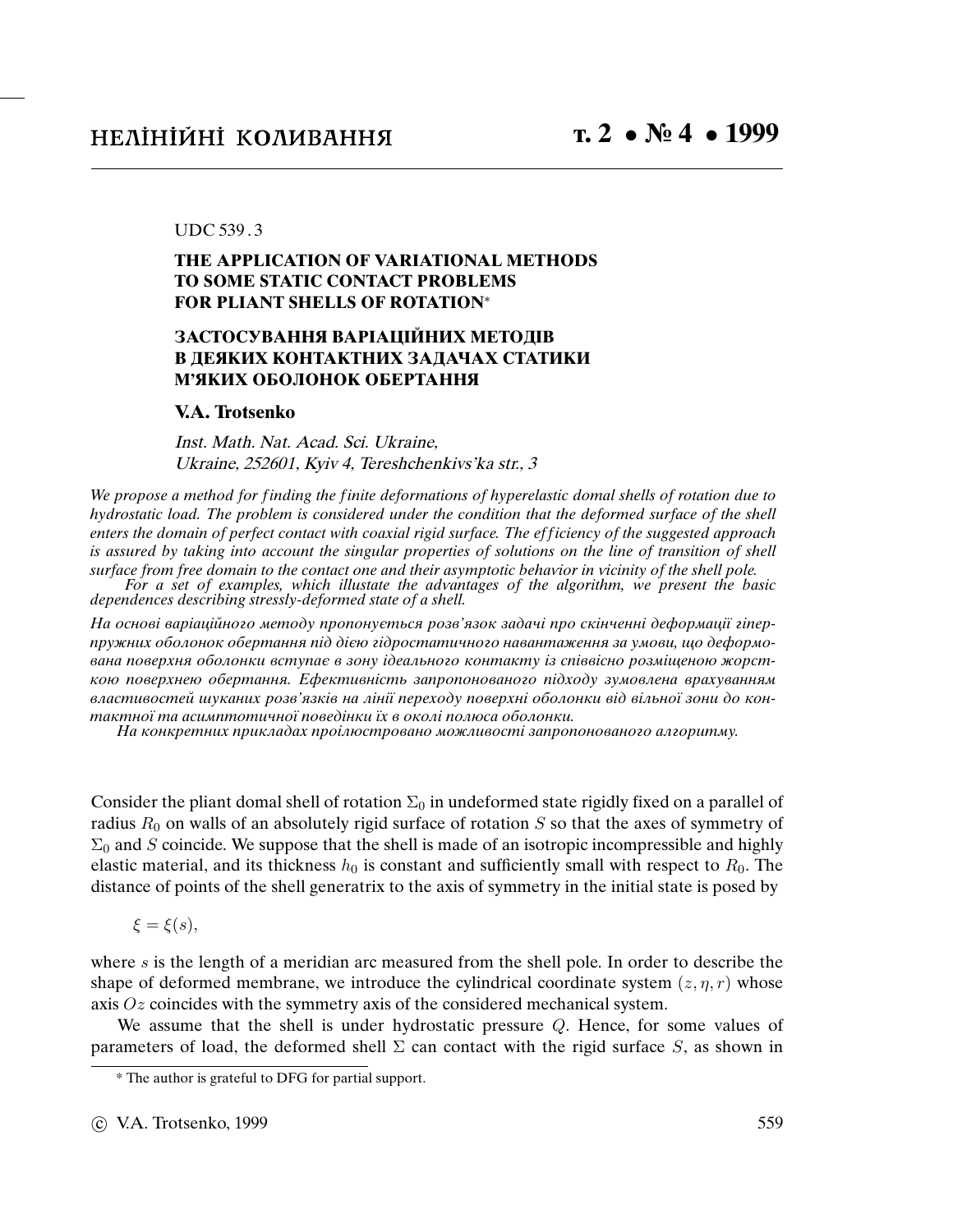Fig. 1. We define the contact domain as the part of the surface of the deformed shell  $\Sigma$  which is in contact with the surface S. The remaining part of the shell surface will be referred as free domain.



Let the generatrix of the surface  $S$  have positive (negative) curvature and be described by the equation

$$
r = \varphi(z). \tag{1}
$$

In what follows we assume that, as the load  $Q$  increases, the contact domain grows from the side of rigid fixing of the shell on the surface S.

By virtue of the assumptions made, the geometrical and physical quantities describing the deformed state of the shell are the functions of the arc length s only and, hence, we may seek for the equations describing the meridian of the deformed shell in the following form:

$$
z = z(s), \qquad r = r(s). \tag{2}
$$

The equilibrium conditions for the infinitesimal element of the free domain of the deformed shell enable us to obtain the governing equations [1]

$$
\frac{dT_1}{ds} + \frac{1}{r} \frac{dr}{ds} (T_1 - T_2) = 0,
$$
\n
$$
\frac{T_1}{R_1} + \frac{T_2}{R_2} = Q, \qquad Q = C - Dz.
$$
\n(3)

The internal strains  $T_1$  and  $T_2$  of the deformed shell in the meridian and parallel directions are determined from the relations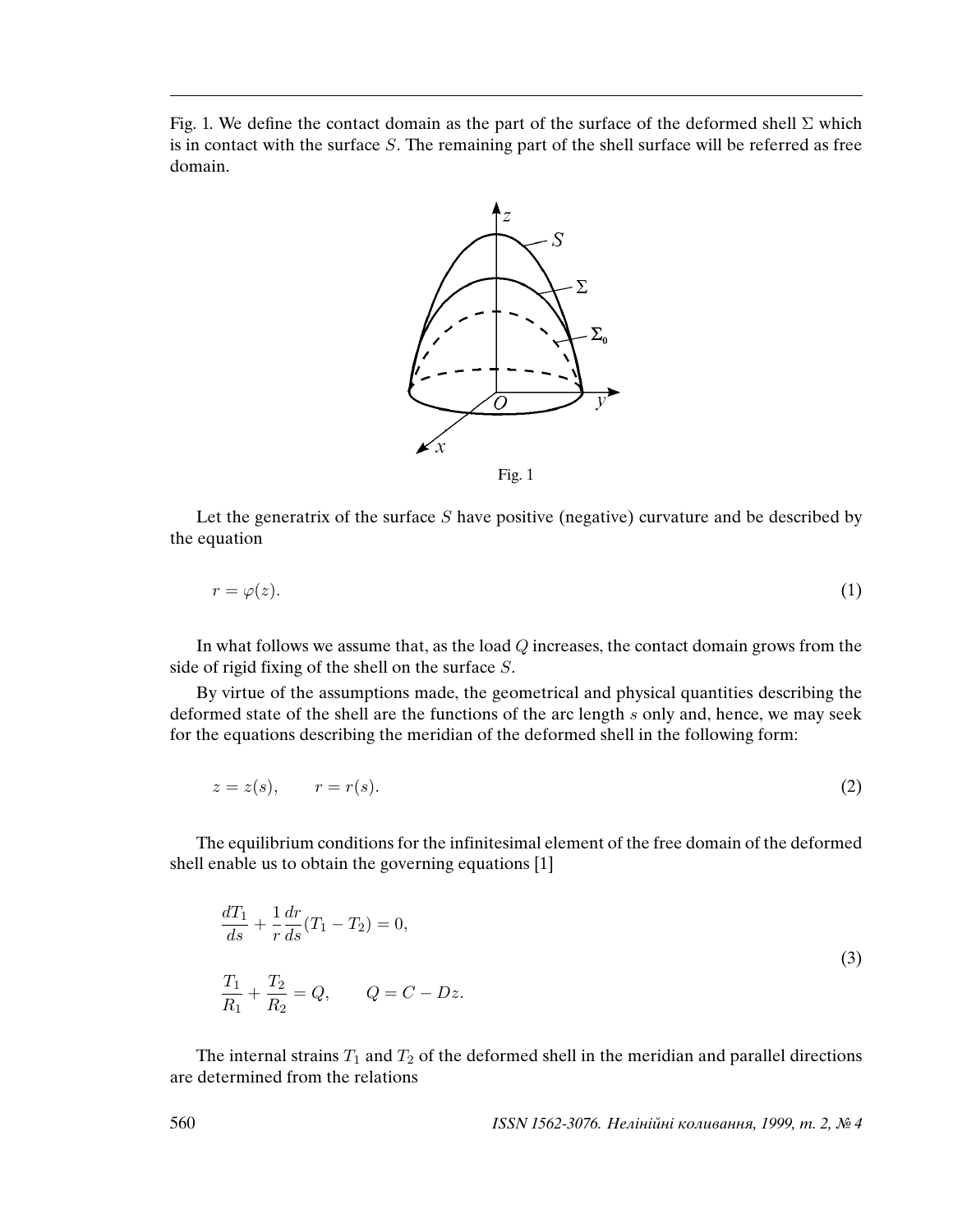$$
T_i = 2h_0\lambda_3 \left(\lambda_i^2 - \lambda_3^2\right) \left(\frac{\partial W}{\partial I_1} + \lambda_{3-i}^2 \frac{\partial W}{\partial I_2}\right), \qquad i = 1, 2,
$$
  

$$
\lambda_1 = \left[ \left(\frac{dz}{ds}\right)^2 + \left(\frac{dr}{ds}\right)^2 \right]^{1/2}, \qquad \lambda_2 = \frac{r(s)}{\xi(s)}, \qquad \lambda_3 = \frac{1}{\lambda_1 \lambda_2} = \frac{h(s)}{h_0},
$$
  

$$
I_1 = \lambda_1^2 + \lambda_2^2 + \lambda_3^2, \qquad I_2 = \lambda_1^{-2} + \lambda_2^{-2} + \lambda_3^{-2}, \qquad W = W\left(I_1, I_2\right).
$$
  
(4)

Here  $\lambda_1$ ,  $\lambda_2$  and  $\lambda_3$  are the main degrees of lengthening in the directions of meridian, parallel and normal to deformed surface, respectively, W is the energy function of deformation for the shell material,  $I_1$ ,  $I_2$  are the invariants of deformations, and  $h(s)$  is the thickness of the shell in the deformed state. The main radii of the curvature of the deformed shell median surface are given by the formulae

$$
R_1 = \lambda_1^3 \bigg/ \bigg( \frac{d^2 r}{ds^2} \frac{dz}{ds} - \frac{dr}{ds} \frac{d^2 z}{ds^2} \bigg) , \qquad R_2 = -(r\lambda_1) \bigg/ \frac{dz}{ds}.
$$

Let us choose the energy function of deformation in Mooney's form [2]

$$
W = C_1 (I_1 - 3) + C_2 (I_2 - 3), \tag{5}
$$

where  $C_1, C_2$  are physical constants, which may be found experimentally.

When assuming that no friction between the shell  $\Sigma$  and the surface S occur, we arrive at the equilibrium equations (3) for the contact domain

$$
\frac{dT_1}{ds} + \frac{1}{r} \frac{dr}{ds} (T_1 - T_2) = 0,
$$
\n
$$
\frac{T_1}{R_1} + \frac{T_2}{R_2} = Q - Q_R,
$$
\n(6)

where  $Q_R$  is the pressure exerted by the surface S on contacting shell.

The account of the relation (2) between the solutions  $r(s)$  and  $z(s)$  in the contact domain makes the second equation from (6) auxiliary and enables us to calculate the distribution of normal pressure  $Q_R$  between the surface S and the shell Σ, using the solution  $z(s)$ .

Let us introduce the following dimensionless variables

$$
\{s^*, r^*, z^*\} = \frac{\{s, r, z\}}{R_0}, \qquad T_i^* = T_i / (2h_0 C_1), \qquad W^* = \frac{W}{C_1}, \qquad Q^* = \frac{QR_0}{(2h_0 C_1)}.
$$

In what follows, we use these dimensionless variables but omit the asterisk for the sake of simplicity.

Let us place the origin of coordinate system  $Oz\eta r$  in the plane of the fixed contour and write the boundary values of  $z(s)$  and  $r(s)$  at the ends of integration interval of equilibrium equations

$$
\left. \frac{dz}{ds} \right|_{s=0} = r(0) = z(s_0) = 0. \tag{7}
$$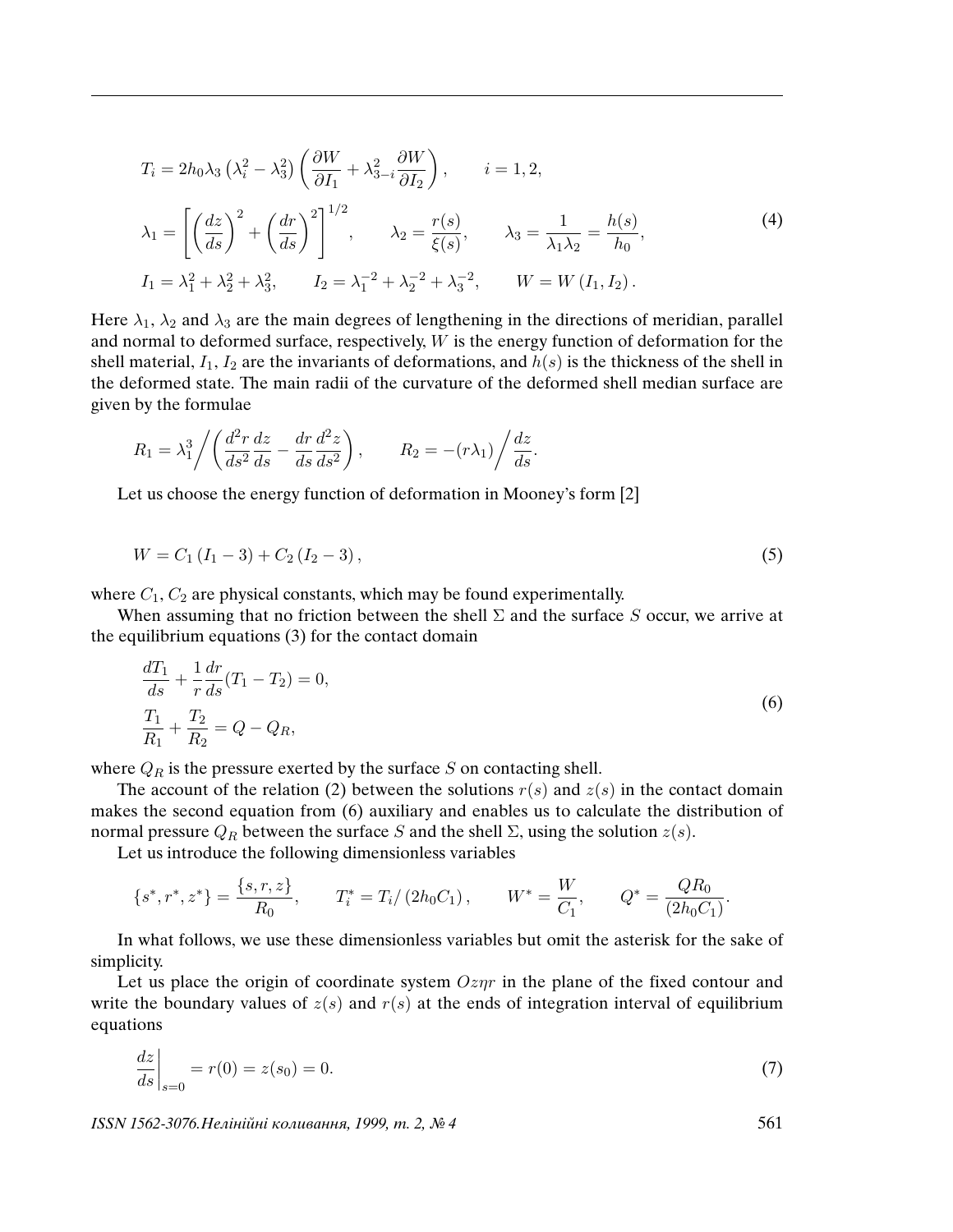Thus, we have obtained the nonlinear boundary value problem possessing an interesting feature with respect to the case of free deformation of the shell. Namely, the shell contact domain is a priori unknown and should be determined while solving the problem.

Let us apply the variational formulation of the considered problem to the construction of the approximate solution. For the free deformation of the domal shells under the hydrostatic load, the solution of relevant nonlinear boundary value problem is equivalent to finding the stationary points of the functional [3]

$$
I = \int_{0}^{s_0} \Phi(s, r, z, r', z') ds,
$$
 (8)

$$
\Phi = [(I_1 - 3) + \Gamma (I_1 - 3)]\xi(s) + Qr^2 \frac{dz}{ds}, \qquad \Gamma = \frac{C_2}{C_1}.
$$

In the case where the deformed shell contacts with the rigid surface  $S$  with generatrix (1), we must impose on the class of admissible functions both the conditions (7) and an additional constraint of geometrical nature, which has the form of an inequality:

$$
\psi(z,r) = r(s) - \varphi(z(s)) \leq 0,
$$

where the equality holds for the contact domain of the shell.

The solution of this problem was first constructed by methods for solving similar problems in the theory of nonlinear programming [4]. This approach introduces a penalty function so that the constraint in the form of inequality is reduced to that in the form of equality, and the relevant problem of finding the conditional extremum of the functional is solved by well-known methods of calculus of variations. However, this approach turned out to be inefficient because it does not take into account the differential properties of solutions at the contact line.

Assume that the transition of shell generatrix from contact domain to free one takes place for  $s = a$ . Let us study the properties of solutions  $r(s)$  and  $z(s)$  in the vicinity of this point. To do this, let us represent the functional (8) in the form

$$
I = \int_{0}^{a} \Phi(s, z, r, z', r') ds + \int_{a}^{s_0} \Phi(s, z, r, z', r')_{r = \varphi(z)} ds = I_1 + I_2.
$$
 (9)

In order to evaluate the variation of the functional  $I_1$ , we can use the formula for the variation of a functional with two unknown functions, where the left boundary point is fixed, but the right one can move along the line  $r = \varphi(z)$ . Thus, we obtain [5]

$$
\delta I_1 = \left[ \Phi - z' \Phi_{z'} - r' \Phi_{r'} \right]_{s=a} \delta a + \left[ \left( \Phi_{z'} + \frac{\partial \varphi}{\partial z} \Phi_{r'} \right) \delta z \right]_{s=a} + + \int_0^a \left[ \left( \Phi_z - \frac{d}{ds} \Phi_{z'} \right) \delta z + \left( \Phi_r - \frac{d}{ds} \Phi_{r'} \right) \delta r \right] ds.
$$
 (10)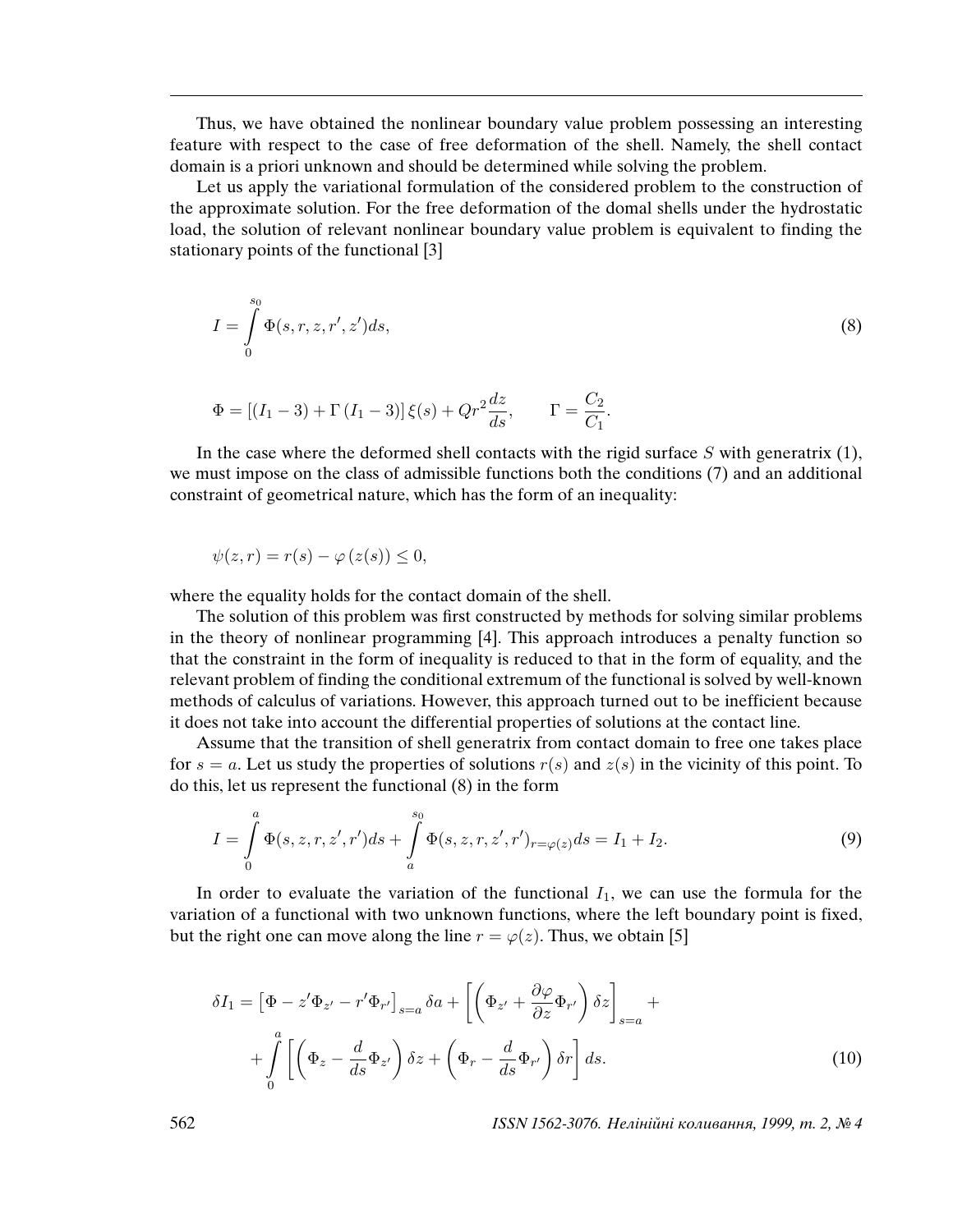In turn, the functional  $I_2$  can be represented in the form

$$
I_2 = \int_a^{s_0} \Phi\left(s, \varphi(z), z', \frac{\partial \varphi}{\partial z} z'\right) ds = \int_a^{s_0} F(s, z, z') ds,
$$

and its variation will be evaluated as that of a functional with one function with movable left boundary point. This yields the formula

$$
\delta I_2 = -[F - z'F_{z'}]_{s=a} \delta a - [F_{z'}\delta z]_{s=a} + \int\limits_{0}^{s_0} \left( F_z - \frac{d}{ds} F_{z'} \right) \delta z ds.
$$

Taking into account the relations

$$
F_z = \Phi_z + \frac{\partial \varphi}{\partial z} \Phi_r + \frac{d}{dz} \left( \frac{\partial \varphi}{\partial z} z' \right) \Phi_{z'}, \qquad F_{z'} = \Phi_{z'} + \frac{\partial \varphi}{\partial z} \Phi_{r'}
$$

and introducing the notation

$$
\widetilde{\Phi} = \Phi(s, z, r, \widetilde{z}', \widetilde{r}'),
$$

where  $\tilde{z}$ ,  $\tilde{r}$  are the values of the derivatives  $z'$  and  $r'$  at the point  $s = a$  when tending to it from the right, we can represent the variation of the functional  $I_2$  in the form

$$
\delta I_2 = -\left[\widetilde{\Phi} - \widetilde{z}' \widetilde{\Phi}_{z'} - \widetilde{r}' \widetilde{\Phi}_{r'}\right]_{s=a} \delta a - \left[\left(\widetilde{\Phi}_{z'} + \frac{\partial \varphi}{\partial z} \widetilde{\Phi}_{r'}\right) \delta z\right]_{s=a} + + \int_a^{s_0} \left[\Phi_z - \frac{d}{ds} \Phi_{z'} + \frac{\partial \varphi}{\partial z} \left(\Phi_r - \frac{d}{ds} \Phi_{r'}\right)\right]_{r=\varphi(z)} \delta z ds.
$$
 (11)

Since  $z(s)$  and  $r(s)$  ensure the extremum of the functional I, we have

$$
\delta I = \delta I_1 + \delta I_2 = 0.
$$

If the functions  $z(s)$  and  $r(s)$  ensure the extremum of the functional (9) for arbitrary  $\delta a$ and  $\delta z|_{s=a}$ , then the same obviously remains true for  $\delta a = 0$  and  $\delta x|_{s=a} = 0$ . Hence the main lemma of calculus of variations allows us to conclude that the extremum may be achieved only on integral curves of the Euler system of equations

$$
\Phi_z - \frac{d}{ds} \Phi_{z'} = 0,
$$
\n
$$
\Phi_r - \frac{d}{ds} \Phi_{r'} = 0, \qquad s \in [0, a],
$$
\n(12)

$$
\left[\Phi_z - \frac{d}{ds}\Phi_{z'} + \frac{\partial\varphi}{\partial z}\left(\Phi_r - \frac{d}{ds}\Phi_{r'}\right)\right]_{r=\varphi(z)} = 0, \qquad s \in [a, s_0].
$$
\n(13)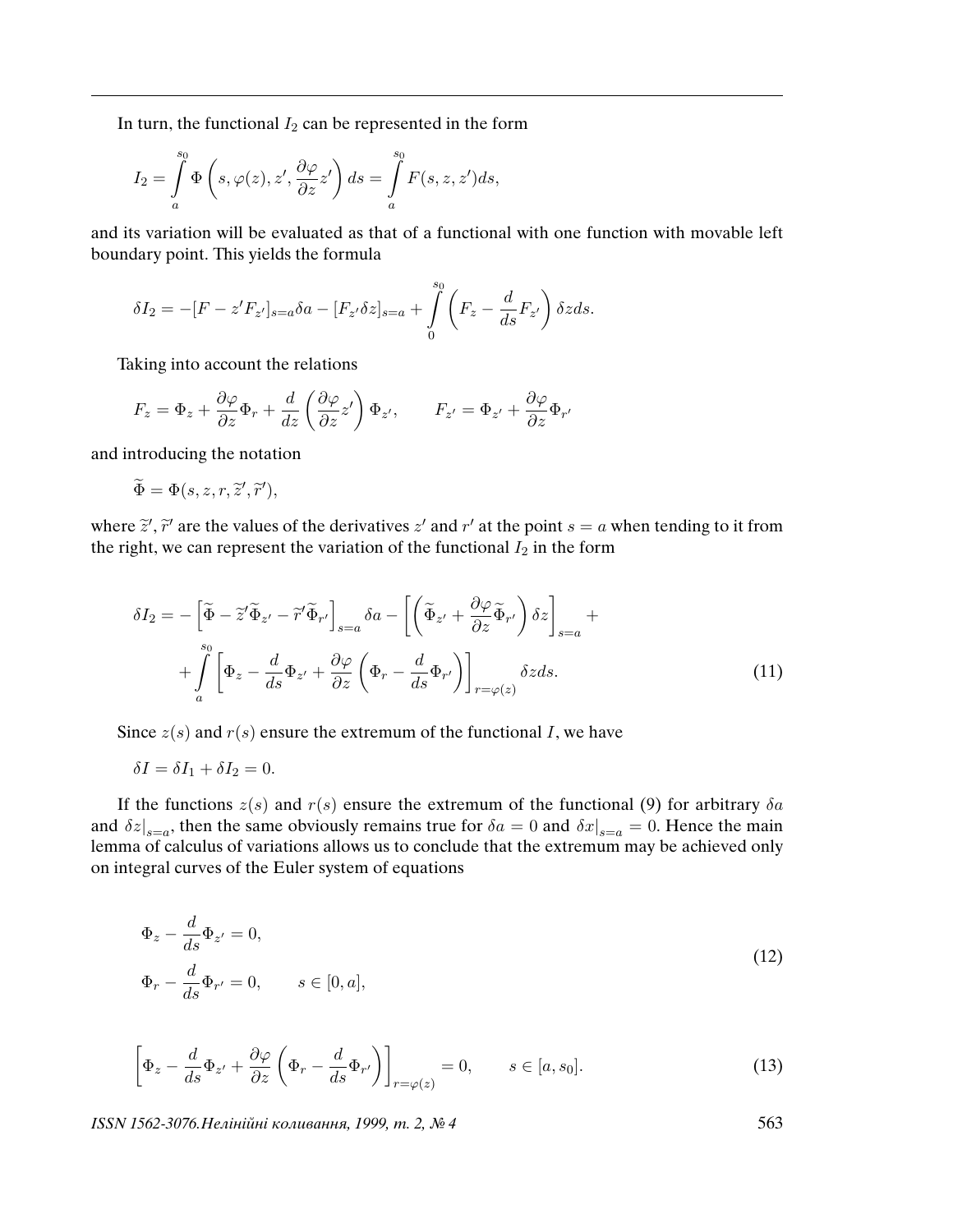Making simple transformations and keeping the relations (4) in mind, one can show that the Euler equations (12) are nothing but the equilibrium equations (3) for the shell in free domain, while equation (13) turns into the first equilibrium equation for the shell in the contact domain (6).

Collecting non-integral terms in the variations (10) and (11) and taking into account the arbitrariness of the variations  $\delta a$  and  $\delta z|_{s=a}$  yields the equations for shell generatrix at the point of its transition from the domain  $\psi(z, r) < 0$  to the boundary  $\psi(z, r) = 0$ :

$$
\left[\Phi - \tilde{\Phi} - z'\Phi_{z'} + \tilde{z}'\tilde{\Phi}_{z'} + \tilde{r}'\tilde{\Phi}_{r'} - r'\Phi_{r'}\right]_{s=a} = 0,
$$
  

$$
\left[\Phi_{z'} - \tilde{\Phi}_{z'} + \frac{\partial\varphi}{\partial z}\left(\Phi_{r'} - \tilde{\Phi}_{r'}\right)\right]_{s=a} = 0.
$$

These equations are satisfied if we set

$$
z'(a) = \tilde{z}'(a), \qquad r'(a) = \tilde{r}'(a).
$$

As follows from the theory of sufficient conditions of extremum, the case where, at the point of transition from the free domain to the boundary  $\psi(z, r) = 0$ , the conditions of continuity of derivatives are fulfilled is the most important and significant one and takes place in most applied problems [6].

Let us show that the conditions obtained are sufficient for the actual determination of the extremal curve, provided that it exists. Let

$$
\langle f(s) \rangle = \lim_{s \to a-0} f(s) - \lim_{s \to a+0} f(s),
$$

let  $z = z(s, \alpha_1, \alpha_2, \alpha_3, \alpha_4)$ ,  $r = r(s, \alpha_1, \alpha_2, \alpha_3, \alpha_4)$  be the general solution of the Euler equations (12) in the free domain, and let  $z = z(s, \beta_1, \beta_2)$  be the general solution of the equation (13) in the contact domain. Thus, for determination of the extremal curve we must find four constants  $\alpha_i$ ,  $i = 1, 4$ , and two constants  $\beta_i$ ,  $i = 1, 2$ . The boundary conditions (7) allow us to exclude three arbitrary constants. The conditions

$$
\langle z \rangle = \langle r \rangle = \langle z' \rangle = 0
$$

allow us to obtain additional relations for the other three constants. It seems that we lack one constant to ensure the continuity of derivative of the function  $r(s)$  at the transition through the point  $s = a$ . But since the position of the boundary  $s = a$  is unknown, the condition

$$
\langle r' \rangle = 0
$$

can be considered as a necessary requirement for the determination of the point  $s = a$ . This fact will be used below for the construction of the approximate solution of the problem.

The question of the behavior of higher derivatives of solutions of this problem while passing through the point  $s = a$  is very important, so let us investigate it in detail.

The equilibrium equations for the shell in contact and free domains and the conditions of continuity of first derivatives of functions  $z(s)$  and  $r(s)$  yield the relation

$$
\left\langle \frac{dT_1}{ds} \right\rangle = 0, \qquad \left\langle \frac{1}{R_1} \right\rangle = \left( \frac{Q_R}{T_1} \right)_{s=a}.
$$
\n(14)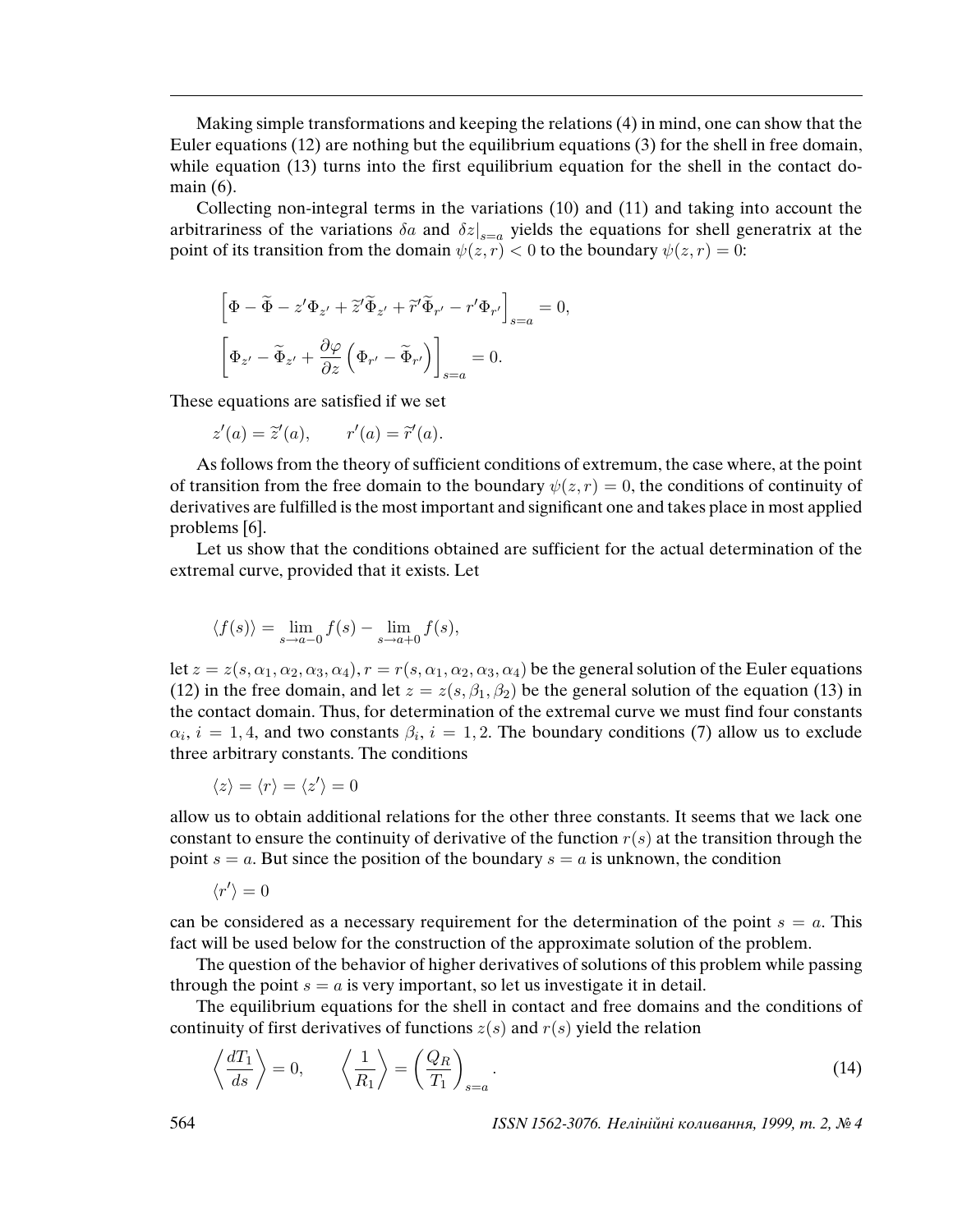Furthermore, the continuity of  $\frac{dT_1}{ds}$  implies the continuity of  $\frac{d\lambda_1}{ds}$ . We can obtain relations for the second derivatives of functions  $z(s)$  and  $r(s)$ :

$$
\frac{d^2z}{ds^2} = -\frac{\lambda_1}{R_1}\frac{dr}{ds} - \frac{r}{R_2}\frac{d\lambda_1}{ds}, \qquad \frac{d^2r}{ds^2} = \frac{1}{\lambda_1} \left( \frac{dr}{ds}\frac{d\lambda_1}{ds} - \frac{r\lambda_1^3}{R_1R_2} \right). \tag{15}
$$

Then, on the basis of formulae (14) and (15), we obtain

$$
\left\langle \frac{d^2 z}{ds^2} \right\rangle = -\left(\lambda_1 \frac{dr}{ds} \frac{Q_R}{T_1}\right)_{s=a}, \qquad \left\langle \frac{d^2 r}{ds^2} \right\rangle = -\left(\frac{r \lambda_1^2 Q_R}{T_1 R_2}\right)_{s=a}.
$$
\n(16)

Using the repeated differentiation of equilibrium equations, elasticity conditions and expressions (15) and taking into account the relations (16), we can conclude that, except for some particular cases, the higher order derivatives of the functions  $z(s)$  and  $r(s)$  have discontinuities of the first kind on the line of transition from free domain to contact one.

Thus, we may consider the problem about the contact interaction of nonlinearly deformed pliant shell with rigid surface of rotation as the conjugation problem for the systems of nonlinear differential equations (3) and (6), where the conjugation point  $s = a$  is not known beforehand.

Let us seek for solutions for functions  $z(s)$  and  $r(s)$  in the form

$$
z(s) = \begin{cases} \sum_{k=1}^{2} x_k u_k(s) + \sum_{k=3}^{m} x_k u_k(s), & 0 \le s \le a; \\ \sum_{k=1}^{2} x_k u_k(s) + \sum_{k=3}^{m} x_{k+2m-2} u_k(s), & a \le s \le s_0, \\ r(s) = \begin{cases} \frac{s}{a} \varphi(x(a)) + \sum_{k=1}^{m} x_{k+m} v_k(s), & 0 \le s \le a; \\ \varphi(x(s)), & a \le s \le s_0. \end{cases} \end{cases}
$$
(17)

In these expressions, the coordinate functions  $u_k(s)$  for  $k = 1, 2$  are defined for all  $s \in [0, s_0]$ and each of them obeys the restriction  $u_k(s_0) = 0$ . The systems of functions  $u_k(s)$  for  $k > 2$ have different representations on the intervals  $[0, a]$  and  $[a, s_0]$ . Moreover, they must obey some restrictions at the ends of the intervals.

Namely, for  $s \in [0, a]$ , they must satisfy the boundary conditions  $u_k(a) =$  $=\frac{du_k}{du_k}$ ds  $\Bigg|_{s=a}$  $= 0$ , while for  $s \in [a, s_0]$ , the conditions  $u_k(a) = \frac{du_k}{ds}$  $\Bigg|_{s=a}$  $= u_k(s_0) = 0$  must hold. Similarly, the coordinate functions  $v_k(s)$ , which are defined on the interval  $0 \le s \le a$ , must satisfy the condition  $v_k(a) = 0$ . The constants  $x_k$ ,  $k = \overline{1, 3m - 2}$ , are to be determined later. In order to make the reasonable choice of coordinate functions, we expand the required solutions in Taylor series in a vicinity of the point  $s = 0$  and use the repeated differentiation of equilibrium equations and geometrical relations describing the shell for the determination of the coefficients of the expansion.

Consider the undeformed state of the class of domal shells whose generatrices cross the symmetry axis at the right angles and whose main curvatures in the pole are equal. Taking into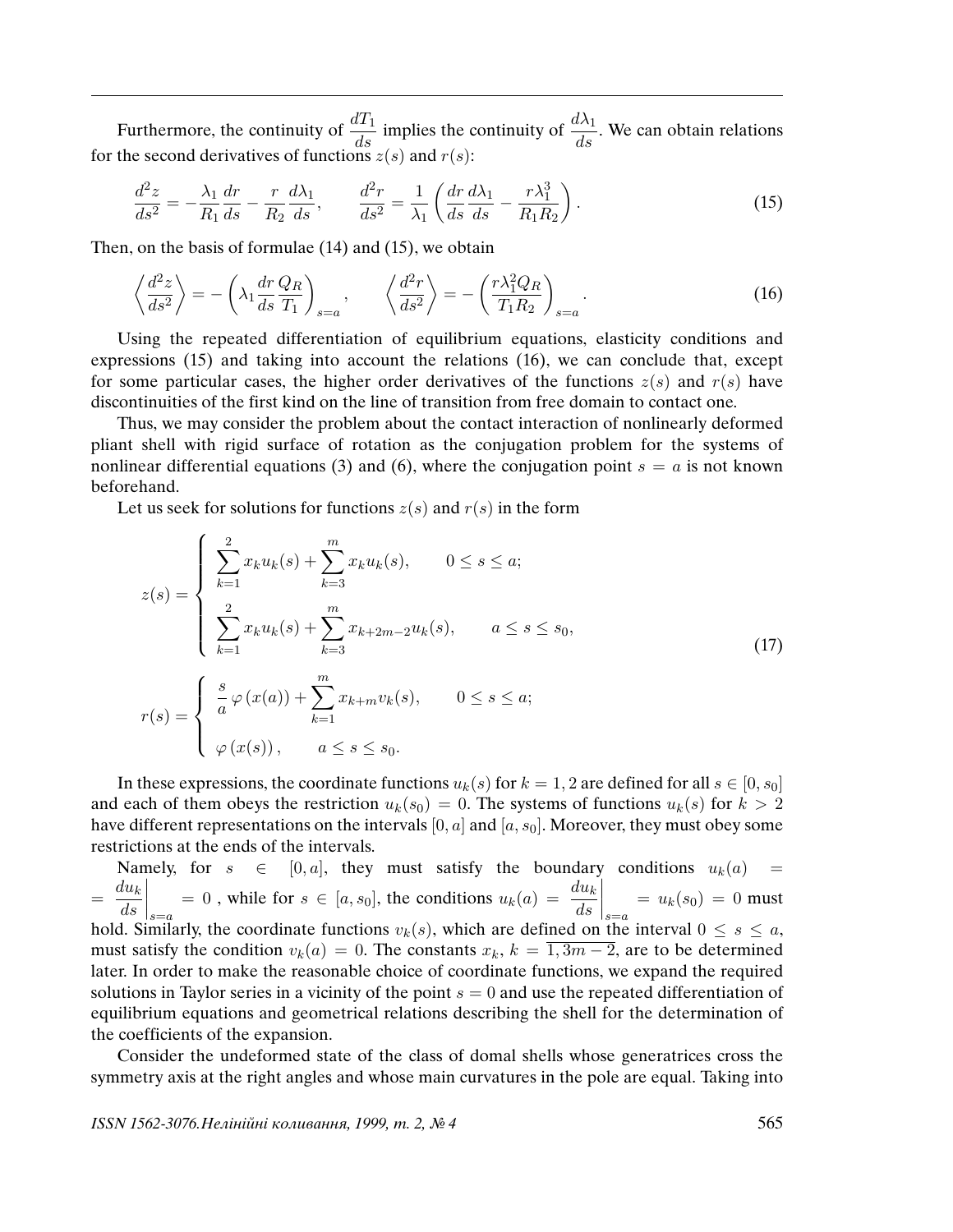account the symmetry conditions in a pole of deformed shell, which have the form

$$
\lambda_1 = \lambda_2 = \lambda
$$
,  $T_1 = T_2 = T$ ,  $\frac{1}{R_1} = \frac{1}{R_2} = \frac{1}{R}$ ,

we can show that the solutions bounded for  $s \to 0$  have the structure

$$
z(s) = a_1 + a_2s^2 + a_3s^4 + \dots,
$$
  

$$
r(s) = b_1s + b_2s^3 + b_3s^5 + \dots.
$$

On the other hand, let us choose the systems of coordinate functions with the domain of definition  $[a, s_0]$  within the whole class of power functions. In view of the reasoning presented above, the systems of functions  $\{u_k(s)\}\$  and  $\{v_k(s)\}\$  take the form

$$
u_k(s) = (s^2 - s_0^2)(s^2 - a^2)^{k-1}, \t k = 1, 2,
$$
  

$$
v_k(s) = (s^2 - a^2)s^{2k-1}, \t k = \overline{1, m},
$$
  

$$
u_k(s) = \begin{cases} (s^2 - a^2)^{k-1}, & 0 \le s \le a, \\ (s - s_0)(s - a)^2 s^{k-3}, & a \le s \le s_0, \end{cases}
$$

The direct check shows that the solutions for functions  $z(s)$  and  $r(s)$  in the form (17) will trivially satisfy the boundary conditions at the point  $s = s_0$  and the conjugation conditions

$$
\langle z \rangle = \left\langle \frac{dz}{ds} \right\rangle = \langle r \rangle = 0.
$$

The finite gap in the higher orders derivatives of solutions is caused by the second terms in (17).

In fact, the suggested form of solution for function  $x(s)$  is a specifically chosen superposition of two classes of expansions, which describe continuous and singular parts of the solution in question. We take only two terms in the first sum of expression for  $z(s)$ , which provides the continuous transition of the solution and its first derivative through the point  $s = a$ , since the remaining terms of this sum are linearly expressed via the elements of the second sum.

Let us substitute the expressions (17) into functional (9), which as a result, becomes a function of  $3m - 2$  variables  $x_i$ , being the components of unknown vector  $\vec{x}$ .

Suppose that the point  $s = a$  of transition of the shell generatrix from the contact domain to free one is known. Then we determine the constants  $x_i$  from the conditions of stationarity of functional (9). This yields the system of nonlinear algebraic equations

$$
\vec{g}\left(\vec{x}\right) = 0.\tag{18}
$$

The components of the  $(3m - 2)$ -dimensional vector function  $\vec{g}$  have the form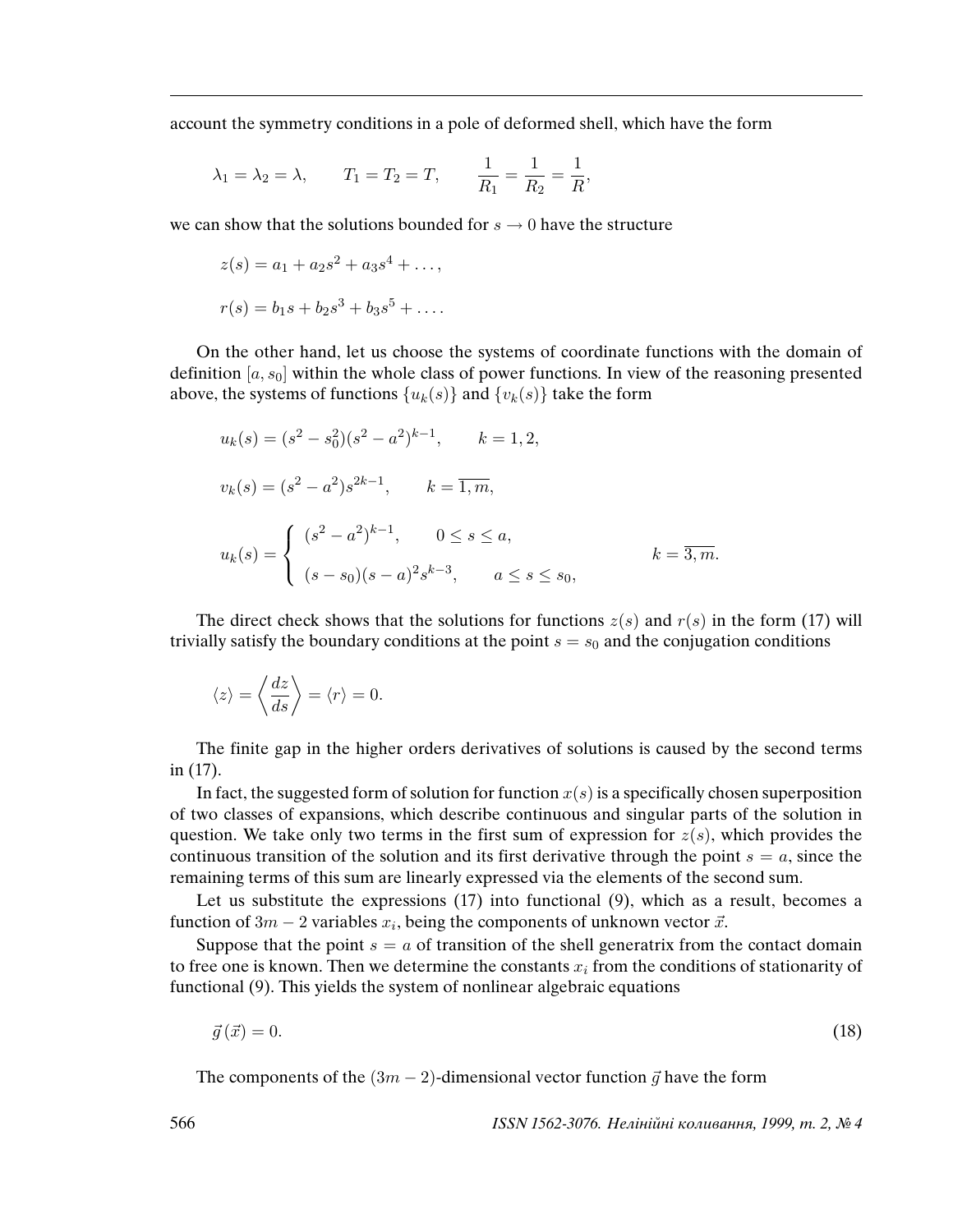$$
g_{i+\varepsilon_i} = \int_0^{s_0} \left[ \mu_1 \frac{dz}{ds} \frac{du_i}{ds} - Q\lambda_2 \frac{dr}{ds} u_i \right] \xi(s) ds +
$$
  
+ 
$$
\delta_i k_1 \int_0^a \left[ \mu_1 \frac{dr}{ds} + \mu_2 \xi(s) \right] \xi(s) ds + \int_a^{s_0} \left[ \mu_1 \frac{dr}{ds} r_{1i} + \mu_2 r_i \right] \xi(s) ds,
$$
  

$$
g_{i+m} = \int_0^a \left[ \mu_1 \frac{dr}{ds} \frac{dv_i}{ds} + \mu_2 v_i \right] \xi(s) ds, \qquad i = \overline{1, m},
$$
  
(19)

where

$$
\mu_1 = U(\lambda_1, \lambda_2) / \lambda_1, \qquad U(\lambda_1, \lambda_2) = \left(\lambda_1 - \frac{1}{\lambda_1^3 \lambda_2^2}\right) \left(1 + \Gamma \lambda_2^2\right),
$$

$$
\mu_2 = U(\lambda_2, \lambda_1) / \xi(s) + Q\lambda_2 \frac{dz}{ds}, \qquad k_1 = \frac{u_1(a)}{a} \left. \frac{\partial \varphi}{\partial z} \right|_{z = x_1 u_1(a)},
$$

$$
r_i = u_i(s) \frac{\partial \varphi}{\partial z}, \qquad r_{1i} = \frac{dr_i}{ds}, \qquad \delta_i = \begin{cases} 1 & \forall i = 1, \\ 0 & \forall i = \overline{2, m}. \end{cases}
$$

The quantities  $\varepsilon_i$  in (19) are equal to  $2(m-1)$ , if  $i > 2$  and  $s > 0$ , and zero otherwise. We solve the algebraic system (18) by using the Newton iteration procedure

$$
\vec{x}^{(k+1)} = \vec{x}^{(k)} - H^{-1}\left(\vec{x}^{(k)}\right)\vec{g}\left(\vec{x}^{(k)}\right),\tag{20}
$$

where  $H(\vec{x})$  is the Jacobi matrix of the system of functions  $g_1, g_2, \ldots, g_{3m-2}$  with respect to the variables  $x_1, x_2, \ldots, x_{3m-2}$ .

The upper symmetric part of the nonzero elements  $h_{ij}$  of the matrix  $H$  is given by

$$
h_{i+\varepsilon_{i},j+\varepsilon_{j}} = \int_{0}^{s_{0}} \left( \alpha_{1} \frac{du_{i}}{ds} \frac{du_{j}}{ds} + \alpha_{2} u_{i} u_{j} \right) \xi(s) ds +
$$
  
\n
$$
+ \delta_{i} \delta_{j} k_{2} \int_{0}^{a} \left( \mu_{1} \frac{dr}{ds} + \mu_{2} \xi(s) \right) \xi(s) ds + k_{1} \int_{0}^{a} \left[ (\gamma_{1} + \xi(s) \gamma_{2}) \left( \delta_{i} \frac{du_{j}}{ds} + \delta_{j} \frac{du_{i}}{ds} \right) +
$$
  
\n
$$
+ \gamma_{3} \xi(s) \left( \delta_{i} u_{j} + \delta_{j} u_{i} \right) + \delta_{i} \delta_{j} k_{1} \left( \beta_{1} + 2 \xi(s) \beta_{2} + \xi^{2}(s) \beta_{3} \right) \left[ \xi(s) ds +
$$
  
\n
$$
+ \int_{a}^{s_{0}} \left[ \gamma_{1} \left( \frac{du_{i}}{ds} r_{1j} + \frac{du_{j}}{ds} r_{1i} \right) + \gamma_{2} \left( \frac{du_{i}}{ds} r_{j} + \frac{du_{j}}{ds} r_{i} \right) + \gamma_{3} \left( u_{i} r_{j} + u_{j} r_{i} \right) \right] \xi(s) ds +
$$
  
\n
$$
+ \int_{0}^{s_{0}} \left[ \mu_{1} \frac{dr}{ds} \left( \frac{\partial^{2} \varphi}{\partial z^{2}} \frac{d}{ds} (u_{i} u_{j}) + \frac{\partial^{3} \varphi}{\partial z^{3}} \frac{dz}{ds} u_{i} u_{j} \right) + \mu_{2} \frac{\partial^{2} \varphi}{\partial z^{2}} u_{i} u_{j} \right] \xi(s) ds +
$$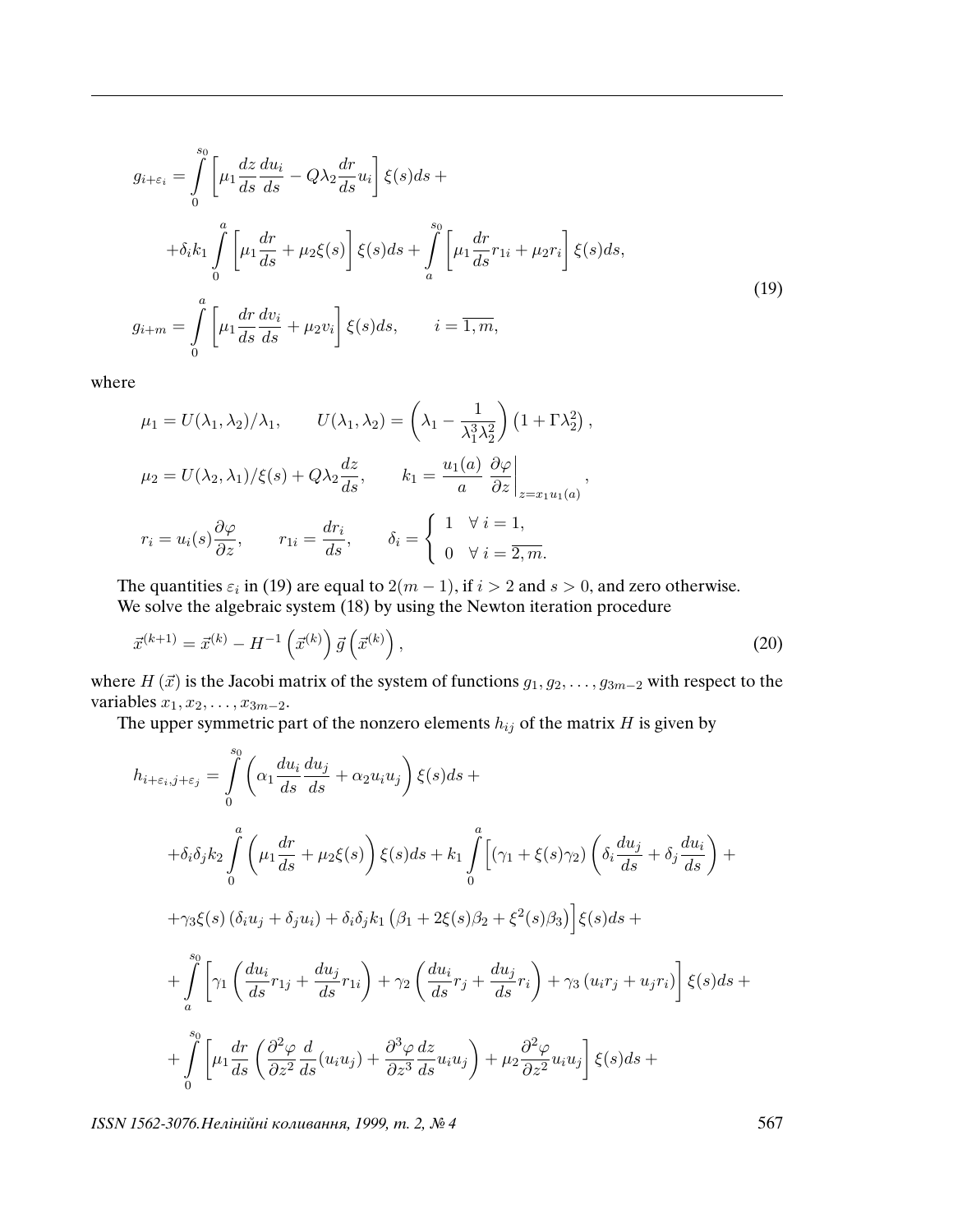$$
+\int_{a}^{s_0} \left[\beta_1 r_{1i}r_{1j} + \beta_2 \frac{d}{ds}(r_i r_j) + \beta_3 r_i r_j\right] \xi(s) ds,
$$
  

$$
h_{i+m,j+m} = \int_{0}^{a} \left[\beta_1 \frac{dv_i}{ds} \frac{dv_j}{ds} + \beta_2 \frac{d}{ds}(v_i v_j) + \beta_3 v_i v_j\right] \xi(s) ds, \qquad i = \overline{1, m}; \ j = \overline{1, m}, \tag{21}
$$

$$
h_{i,j+m} = \int_{0}^{a} \left[ \gamma_1 \frac{du_i}{ds} \frac{dv_j}{ds} + \gamma_2 v_j \frac{du_i}{ds} + \gamma_3 v_j u_i + \right.
$$
  
+ 
$$
\delta_i k_1 \left( \beta_1 \frac{dv_j}{ds} + \beta_2 \frac{d}{ds} (\xi(s)v_j) + \beta_3 \xi(s)v_j \right) \right] \xi(s) ds, \qquad i, j = \overline{1, m}.
$$

In (21), we have used the following notation:

$$
k_2 = \frac{u_1^2(a)}{a} \left. \frac{\partial^2 \varphi}{\partial z^2} \right|_{z=x_1u_1(a)}, \qquad \alpha_1 = \frac{z_1(\lambda_1, \lambda_2)}{\lambda_1^2} \left( \frac{dz}{ds} \right)^2 + \mu_1 \left( \frac{dr}{ds} \right)^2 \frac{1}{\lambda_1^2},
$$
  
\n
$$
\alpha_2 = -\frac{\partial Q}{\partial z} \lambda_2 \frac{dz}{ds}, \qquad \beta_1 = \frac{z_1(\lambda_1, \lambda_2)}{\lambda_1^2} \left( \frac{dr}{ds} \right)^2 + \frac{\mu_1}{\lambda_1^2} \left( \frac{dz}{ds} \right)^2, \qquad \beta_2 = \frac{z_2(\lambda_1, \lambda_2)}{\xi(s)\lambda_1} \frac{dr}{ds},
$$
  
\n
$$
\beta_3 = \frac{1}{\xi(s)} \left[ \frac{z_1(\lambda_2, \lambda_1)}{\xi(s)} + Q \frac{dz}{ds} \right], \qquad \gamma_1 = \left[ \frac{z_1(\lambda_1, \lambda_2)}{\lambda_1} - \frac{\mu_1}{\lambda_1} \right] \frac{dz}{ds} \frac{dr}{ds},
$$
  
\n
$$
\gamma_2 = \frac{z_2(\lambda_1, \lambda_2)}{\xi(s)\lambda_1} \frac{dz}{ds} + Q\lambda_2, \qquad \gamma_3 = \lambda_2 \frac{dz}{ds} \frac{\partial Q}{\partial z},
$$
  
\n
$$
z_1(\lambda_1, \lambda_2) = \left( 1 + \frac{3}{\lambda_1^4 \lambda_2^2} \right) (1 + \Gamma \lambda_2^2), \qquad z_2(\lambda_1, \lambda_2) = \frac{2}{\lambda_1^3 \lambda_2^3} (1 + \Gamma \lambda_1^4 \lambda_2^4).
$$

To determine the point  $s = a$ , we use the continuity condition for the first derivative of the function  $r(s)$  at this point. This yields one more nonlinear algebraic equation for the parameter a:

$$
\frac{\varphi(z)}{2a}\bigg|_{s=a} - a \left[x_1 + (a^2 - 1)x_2\right] \frac{\partial \varphi}{\partial z}\bigg|_{z=a} + \sum_{k=1}^{m} x_{k+m} a^{2k} = 0.
$$
 (22)

We seek a solution of the algebraic system (18) and the equation (22) by the method of successive approximations. For the chosen zero approximation  $\vec{x}^{(0)}$ , we solve equation (22) with respect to the parameter a by the chord method. Then we precise the vector  $\vec{x}^{(0)}$  by iterations (20) and then return to solving equation (22). We repeat this process as many times as necessary to provide the required accuracy of the solutions of the equations (18) and (22).

Let us consider a shell which has, in the undeformed state, the shape of a circular membrane as the first example of calculation of chracteristics of pliant shells under contact and static loading. As a rigid surface of rotation S, we take the conic surface of angle  $90^\circ$ . We assume that while entering the contact interaction with the considered surface the membrane is under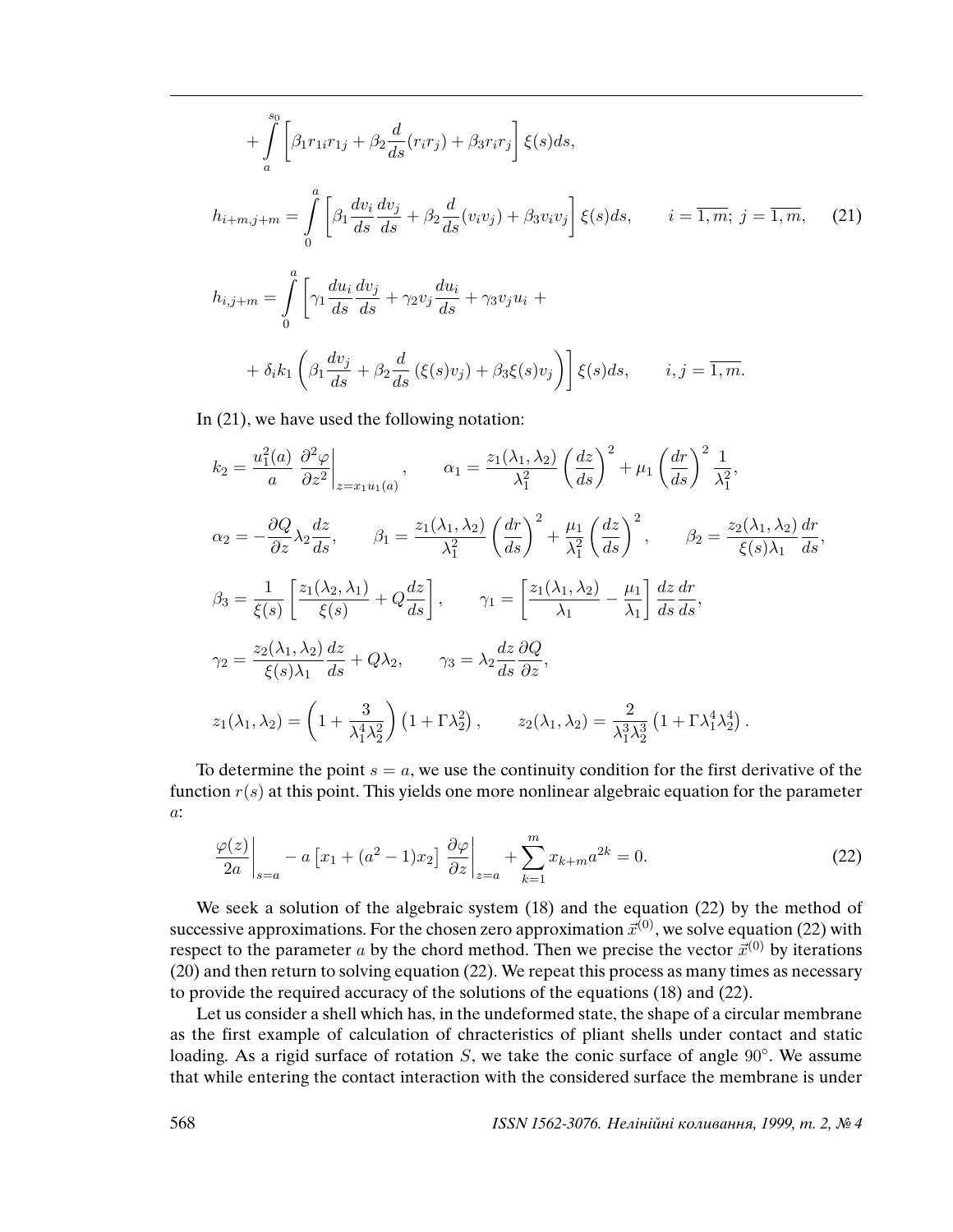constant pressure ( $D = 0$ ). In all the numerical results given below the parameter  $\Gamma$  describing the ratio of constants in the elastic potential  $(5)$  is supposed to be equal to  $0,1$ .

The results of numerical computation of values of the functions under study and their first two derivatives at the point  $s = 0.3$  (free domain) in the function of the number m of iterations in expansions (17) for  $C = 1, 6$  are given in Table 1 below.

| m | $\tilde{z}$ | $-z'$   | z''    | $\boldsymbol{r}$ | r'     | $-r''$  |
|---|-------------|---------|--------|------------------|--------|---------|
| 1 | 0,44501     | 0,29341 | 0,9780 | 0,34300          | 1,1062 | 0,37144 |
| 2 | 0,52587     | 0,45520 | 1,3743 | 0,35753          | 1,1278 | 0,62024 |
| 3 | 0,53301     | 0,43626 | 1,4503 | 0,35964          | 1,1391 | 0,60854 |
| 4 | 0,53251     | 0,43967 | 1,4384 | 0,35944          | 1,1377 | 0,61108 |
| 5 | 0,53251     | 0,43966 | 1,4383 | 0,35944          | 1,1377 | 0,61100 |
| 6 | 0,53251     | 0,43966 | 1,4383 | 0,35944          | 1,1377 | 0,61099 |

The similar convergence takes place for the solution  $z(s)$  which was evaluated in the domain of contact of deformed shell with cone. The relative error

$$
\varepsilon = \left| \frac{T_1}{R_1} + \frac{T_2}{R_2} - Q \right| / |Q|, \tag{23}
$$

to within which the constructed approximate solutions satisfy the second equilibrium equation for all values of the parameter s,  $0 \le s \le 1$ , when one keeps six terms in expansions (17), does not exceed  $10^{-4}$ .

Figure 2 displays the behavior of solutions  $z(s)$  and  $r(s)$  and their first derivatives on the whole interval of integration of initial equations ( $D = 0, C = 1, 6$ ). While the functions  $z(s)$ and  $r(s)$  are smooth, their first derivatives possess an obvious fracture at the point  $s = a$ .

The presented results show that the suggested variant of the Ritz method for solution of the problem of contact interaction of pliant shells of rotation with axially symmetric rigid surfaces allows us to obtain the uniform convergence of solutions and their first derivatives within their domain of definition. The main reason for this is taking into account the asymptotics of solutions for  $s \to 0$ , as well as their differential properties on the line of transition of the shell from contact domain to free one.

It should also be mentioned that one may use the representations of solutions of conjugation problem for systems of nonlinear differential equations with unknown point of conjugation, which are different from (17). But the advantage of the algorithm is that, while the realization of iterative procedure, described above, we usually have no problems with choosing initial approximations which ensure its convergence.

The profiles of the deformed membrane for different values of the loading parameter C with taking into account the contact interaction with the conic surface in absence of restrictions for displacements (dashed curve) are shown at Fig. 3. The vertical dashed lines indicate the points of transition of the generatrix of deformed shell from the contact domain to free one.

Table 1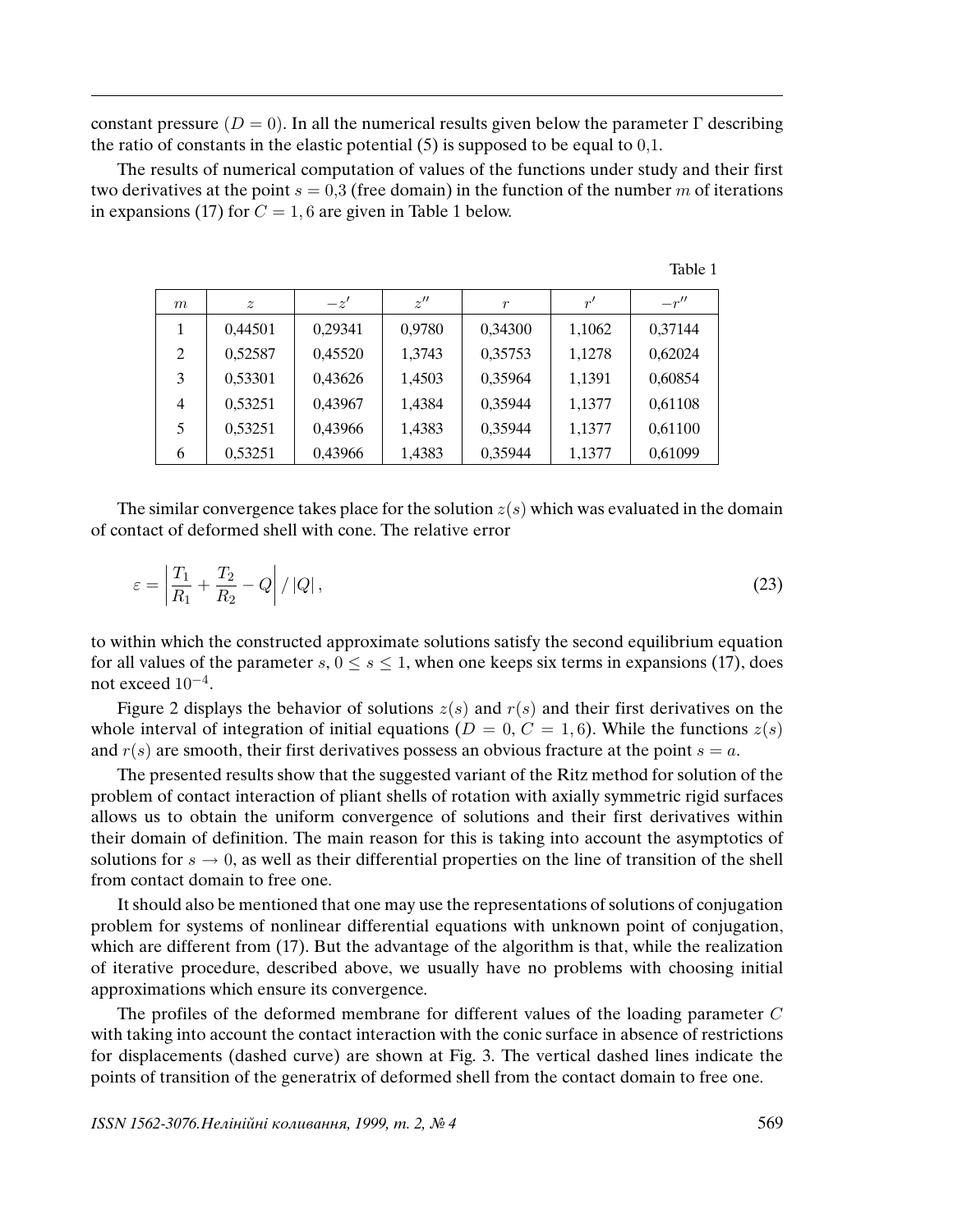

The main relative lengthening and stresses for the median surface of deformed shell in function of the parameter s ( $\Gamma = 0.1$ ,  $D = 0$ ,  $C = 1.6$ ) are presented at Fig. 4. The dashed lines refer to the case of free deformation of membrane. As one may observe, the presence of restricting surface S implies the considerable decrease in efforts and deformations of the median surface of the shell with respect to the case where the contact is absent.

Let us consider the example where the membrane is rigidly fixed in unstressed state on the walls of circular cylinder orthogonally to its symmetry axis. To solve this contact problem, we apply the above approach with the only difference that we take into account higher smoothness of solutions. For example, it can be easily seen from relations (16) that the second derivative of the function  $z(s)$  at the point  $s = a$  is continuous. At the same time the derivatives of higher orders of  $z(s)$  remain discontinuous.

In this connection, let us represent the solutions for functions  $z(s)$  and  $r(s)$  in the form

$$
z(s) = \begin{cases} \sum_{n=1}^{3} x_n u_n(s) + \sum_{n=4}^{m} x_n u_n(s), & 0 \le s \le a; \\ \sum_{n=1}^{3} x_n u_n(s) + \sum_{n=4}^{m} x_{n+2m-3} u_n(s), & a \le s \le 1, \\ n \end{cases}
$$
  
\n
$$
r(s) = \begin{cases} \frac{s}{a} + \sum_{n=1}^{m} x_{n+m} v_n(s), & 0 \le s \le a; \\ 1, & a \le s \le 1, \end{cases}
$$
  
\n(24)

where

$$
u_n(s) = (s^2 - 1) (s^2 - a^2)^{n-1}, \t n = 1, 2, 3,
$$
  

$$
u_n(s) = \begin{cases} (s^2 - a^2)^3 s^{2n-8}, & 0 \le s \le a; \\ (s^2 - 1) (s^2 - a^2)^{n-1}, & a \le s \le 1, \end{cases}
$$
  

$$
v_n(s) = (s^2 - a^2) s^{2n-1}, \t n = \overline{1, m}.
$$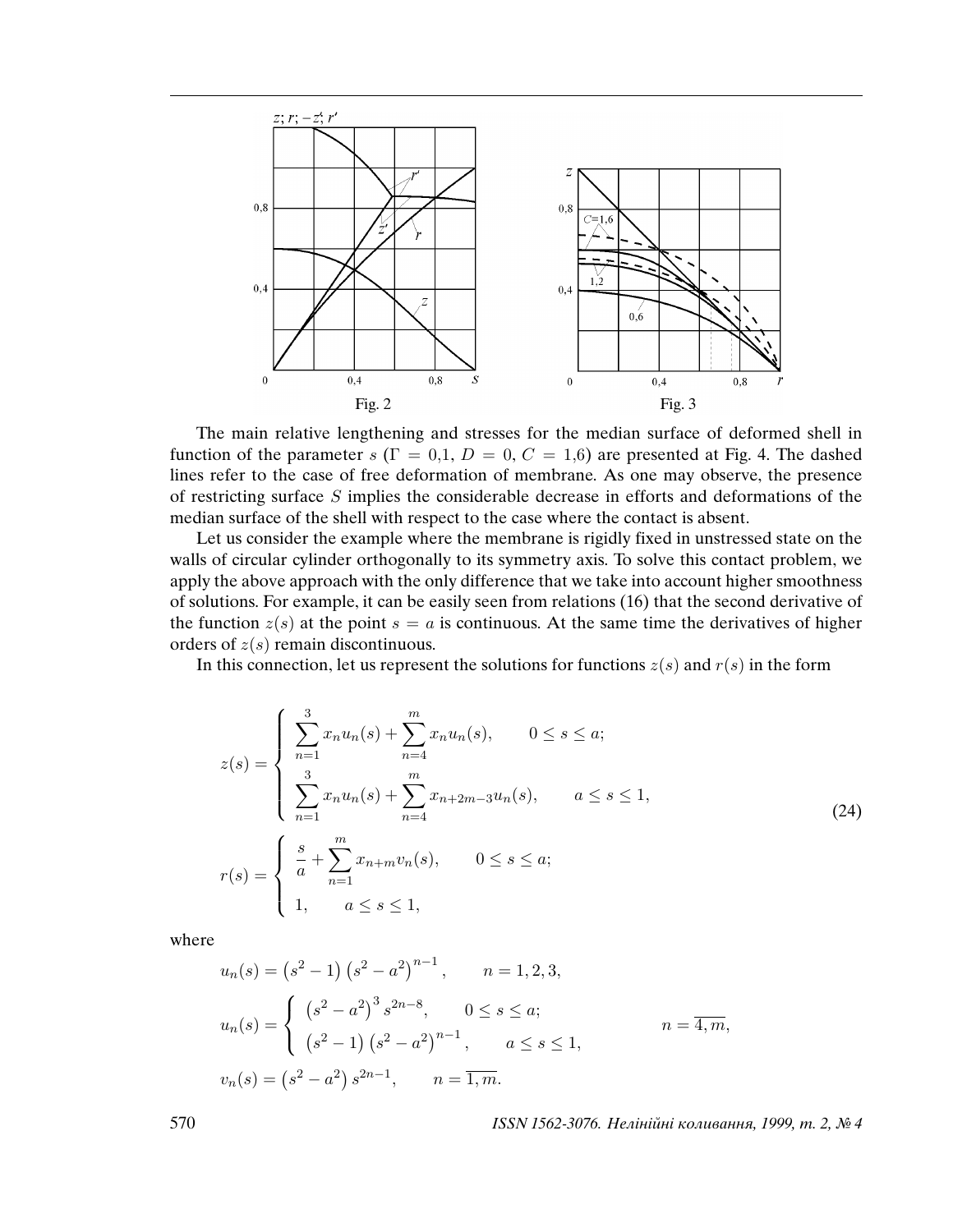

Expressions (24) take into account a priori the asymptotic behavior of solutions in vicinity of the pole of deformed membrane and satisfy the conjugation conditions

$$
\langle z \rangle = \left\langle \frac{dz}{ds} \right\rangle = \left\langle \frac{d^2 z}{ds^2} \right\rangle = \langle r \rangle = 0
$$

which imply the existence of discontinuities of the first kind in the derivatives of higher order.

The components of the  $(3m - 3)$ -dimensional vector function  $\vec{q}$  in the case considered have the form

$$
g_{i+\varepsilon_i} = \int_0^1 \left[ \mu_1 \frac{dz}{ds} \frac{du_i}{ds} - Q\lambda_2 \frac{dr}{ds} u_i \right] s ds,
$$
  

$$
g_{i+m} = \int_0^a \left[ \mu_1 \frac{dr}{ds} \frac{dv_i}{ds} + \mu_2 v_i \right] s ds, \qquad i = \overline{1, m}.
$$
 (25)

Here, the quantities  $\varepsilon_i$  are equal to  $2m - 3$  if  $s > a$  and  $i > 3$ , and to zero if at least one of these conditions is not fulfilled.

The condition of continuity of the first derivative of the function  $r(s)$  at the point  $s = a$ yields one more nonlinear equation for the parameter  $a$ 

$$
1 + 2\sum_{n=1}^{m} x_{n+m} a^{2n+1} = 0.
$$
 (26)

Since the function  $z(s)$  has a discontinuity of the first kind in its third derivative, we can construct a simpler algorithm for solving the problems, in which the computation of the second derivatives of the functions  $z(s)$  and  $r(s)$  at the points of integration of initial equations is not required. Namely, we can seek the solutions for functions  $z(s)$  in the class of continuous functions. In this case, we can seek a solution in the form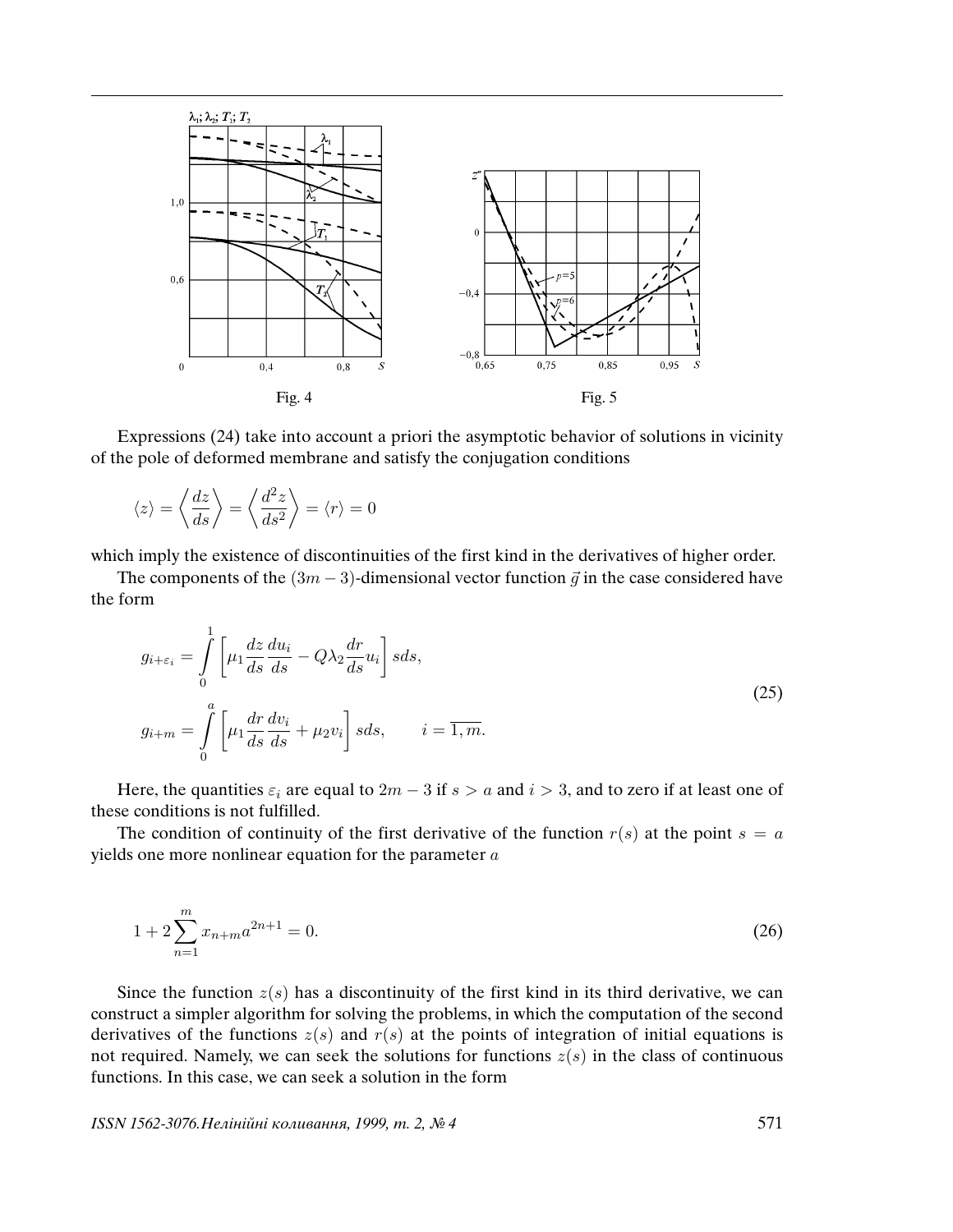





$$
z(s) = \sum_{n=1}^{p} x_n u_n(s), \qquad s \in [0, 1],
$$
  

$$
r(s) = \begin{cases} \frac{s}{a} + \sum_{n=1}^{p} x_{n+p} v_n(s), & s \in [0, a], \\ 1, & s \in [a, 1], \end{cases}
$$
 (27)

where

$$
u_n(s) = (s^2 - 1) s^{2n-2}, \qquad v_n(s) = (s^2 - a^2) s^{2n-1}.
$$

We must also assume that  $\varepsilon_i = 0$  in expressions (25) and thus reduce the problem to the simultaneous solution of  $2m$  nonlinear equations (18) and equation (26).

As in the previous example, the parameter  $\Gamma$  in the energy function is taken to be equal to 0,11.

The numerical computation of the values of required functions and their derivatives and the quantity  $\varepsilon$  (23) at the point  $s = 0.6$  in the function of the number m of approximations in expansions (24) are listed in Table 2. The parameters of hydrostatic loading are  $C = -3.5$ ,  $D =$  $= 1$ . We have chosen values of m such that the expansions (24) take into account the discontinuity of the function  $z(s)$ .

| m | $-z$    | z'     | r       | r'      |                   |
|---|---------|--------|---------|---------|-------------------|
|   | 0,62642 | 1,5852 | 0,94180 | 0,70409 | $3 \cdot 10^{-3}$ |
| 5 | 0,62617 | 1,5869 | 0,94186 | 0,70312 | $2 \cdot 10^{-4}$ |
|   | 0,62617 | 1,5869 | 0,94186 | 0,70313 | $3\cdot10^{-5}$   |